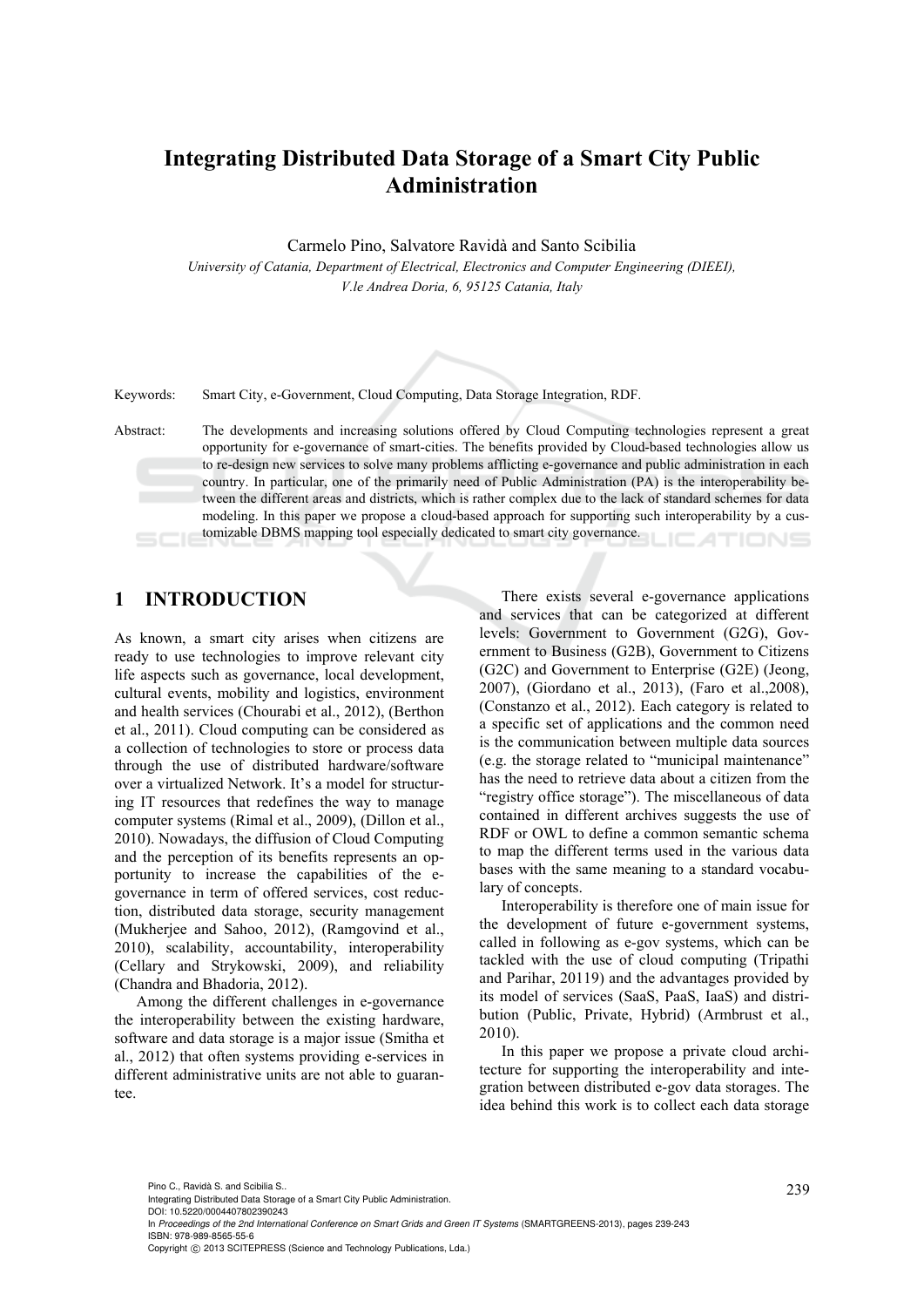belonging to a Administrative Unit (AU) in a private cloud architecture (without changing the storage structure) and to create a layer hiding the storage details so that it is possible to view the distributed data storage as a centralized storage that exposes the data according to a standard data model provided by a RDFs/XML schema.

This data schema for e-gov data management has been created analyzing the structures of several data storages belonging to different AUs. Then, the cloud has been used as in the Software as a Service (SaaS) to offer to citizens and employees the possibility to manage and retrieve data residing on different nodes using a single front end. In section two, the details about the developed architecture are discussed, whereas some examples of how using the proposed cloud are shown in section three. Concluding remarks are given in the last section.

ter, etc. It consists of two main modules: 1) Data mapping and exposing, 2) Data querying. The first module creates a transparent layer hiding the details of each storage in terms of DBMS and data storage schemata. The second module aims at: a) retrieving the data exposed by the previous module, and b) integrating such data according to the user's query. More in details:

 **Data Mapping and Exposing (DME) Module:** it executes the mapping and returns the data according to a standard vocabulary, i.e. also called data ontology. It's installed on each storage node to interface the query issued by the users to the local DBMS. Currently, the local DBMSs considered in our approach are MySql, Oracle and DB2, but other DBMSs will be considered in future by simply attaching the relevant driver to the DME module.

### **2 THE PROPOSED ARCHITECTURE**

The proposed system is based on a general architecture that supports the interoperability between distributed data storages belonging to the same or different AUs, e.g. registry office, garbage fee, cadas-

 **Data Querying (DQ) Module:** This module behaves as a front end for the user and represents the consumer of the service installed on each storage. It communicates with each VM in order to perform **HNIC** a specific query and to obtain the results. The XML data returned by the different VMs represent different views and are parsed, collected and stored locally.



Figure 1: The proposed architecture: each VM has its storage and hides storage details through the DME tool. The DQ modules resides on the Front-End using the DME tools.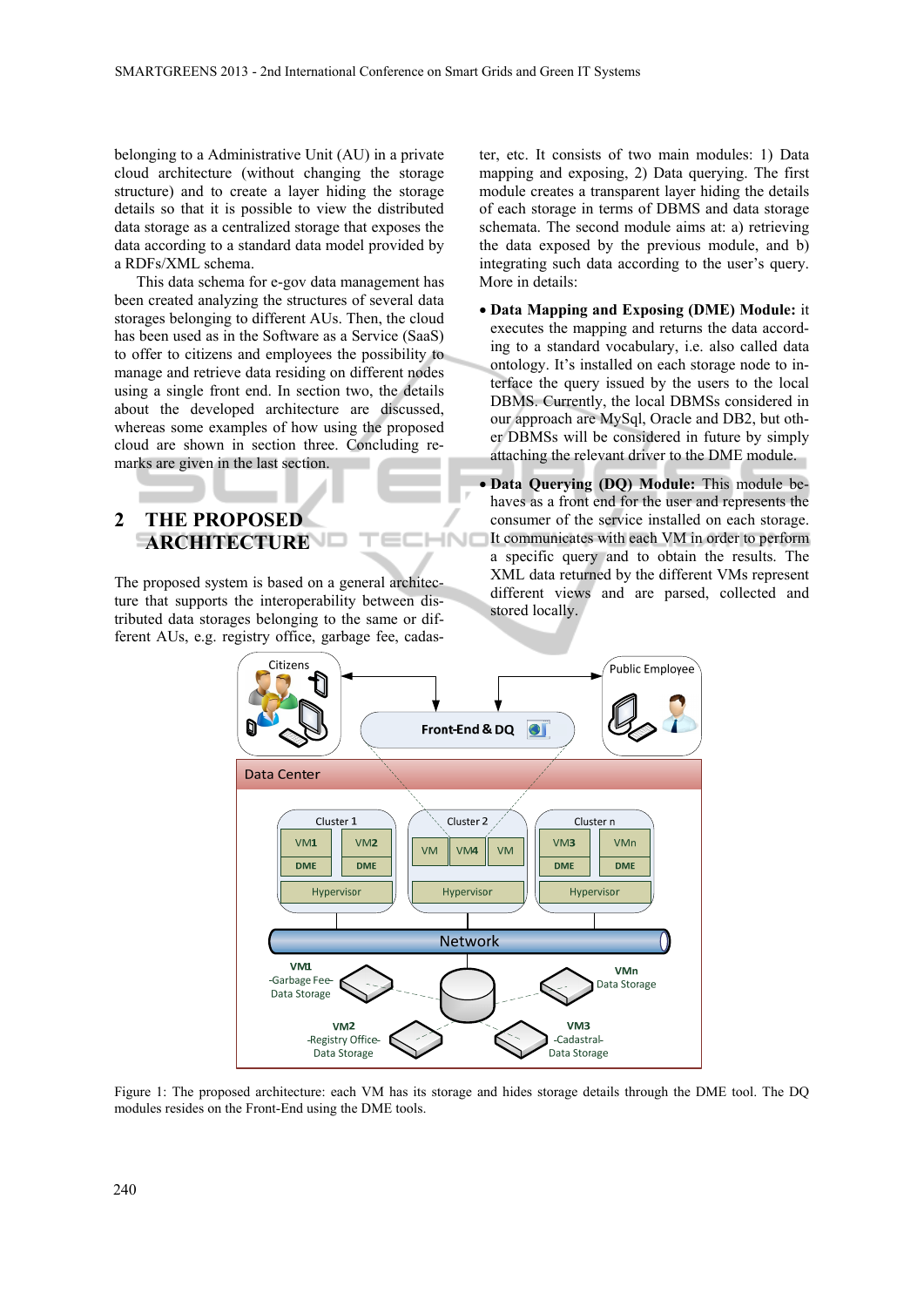In our private cloud architecture these two modules are used by each Virtual Machine (VM) to expose the data through the web service described above. Another VM houses the service that communicates with each VM in order to perform the requests (Front-End). It interacts with the user through a specific interface to authenticate the request and to query the distributed data storage. Each request is redirected from the front end to the relevant VMs that retrieve the data and return them to the front-end which takes care of the data integration.

Figure 1 shows the proposed architecture. An example of usage for public employees could be: *"search for cadastral situation related to a citizen called 'Mario Rossi' and how many people live together with him"*. The front end implemented by a specific VM, i.e., VM4 in figure 1, receives and parses the request identifying the VMs which expose the cadastral and registry data, i.e., VM2 and VM3 in figure 1. The data querying module residing on the front end integrates the retrieved data and provides the information (always updated to the latest change) to the user in real time.

Our private Cloud infrastructure is based on Microsoft System Center 20121 and is composed by an HP C7000 enclosure with 8 blades for a total of 64 processors and storage capabilities of 20 TB. Each VM is managed by Hyper V for a total of 4 VMs respectively related to: the garbage fee storage (VM1), the registry office storage (VM2), cadastral storage (VM3), the front end (VM4). In VMs 1, 2 and 3 we have installed the DME tool. DQ is obtained by a module residing on the front end cooperating with the DMEs residing on the VMs. The account, privileges and access policy are configured and managed with system center 2012.

#### **3 SOME EXAMPLES**

In this section we illustrate two examples of use. The first example regards the configuration of a DME related to a storage. This is an essential step to select which data will be exposed and mapped.

Fig. 2 shows the DME configuration step: an AU administrator configures the DME through a graphical interface specifying the DBMS type and a set of queries that will be exposed as views. The queries

that will be exposed can be specified using SQL, and will be executed when the front-end sends a request to the DME. The data obtained from each query are mapped and returned according to an ontology.

Fig. 3 shows an example of interaction between the front-end and different DME modules. When a user (citizens or public employees) performs a request through the graphical interface, the front-end identifies which are the DMEs useful for the data retrieval. For example, if the request is: *"search for garbage fee and cadastral situation related to a citizen called 'Giuseppe Bianchi'"*, the Front-End understands that three storages are involved in this search, i.e., garbage fee, cadastral and registry fee. For this reason it sends a request to three DMEs for a specific query. Each DME return the data related

to the request in RDF format. The returned data are integrated by the front-end thanks to the common RDF schema used.

#### **JBLICATIONS 4 CONCLUSIONS AND FUTURE DIRECTIONS**

 $\blacksquare$ 

sπ

In this work we have sketched a cloud-based e-gov system for the integration of PA storages which use different DBMS and schemas. Our solution has been tested in public district of Catania (Italy) for the following archives related to: registry office, garbage fee and cadaster. This architecture is a practical solution to integrate and retrieve data from multiple sources.

As future work we plan to extend the ontology for any type of data involved in e-government applications and to publish this data as part of linked data. Moreover a hybrid cloud solution will be tested in order to possibly improve the efficiency of the proposed approach thanks to the advantages of a consolidated private cloud in term of performance and computing power.

 <sup>1</sup> http://www.microsoft.com/en-us/server-cloud/systemcenter/default.aspx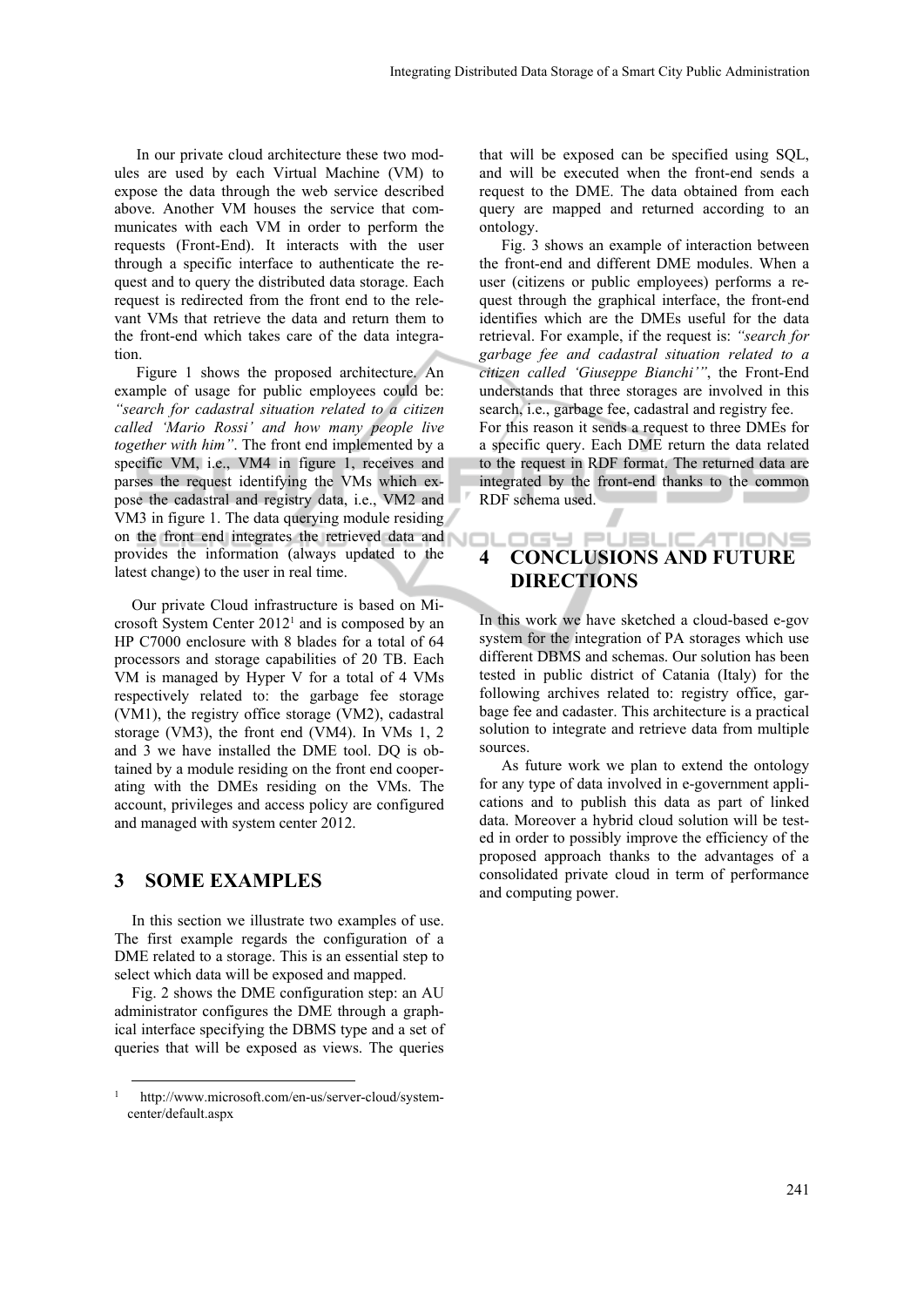

Figure 3: Example of Interaction between Front-End and DME modules.